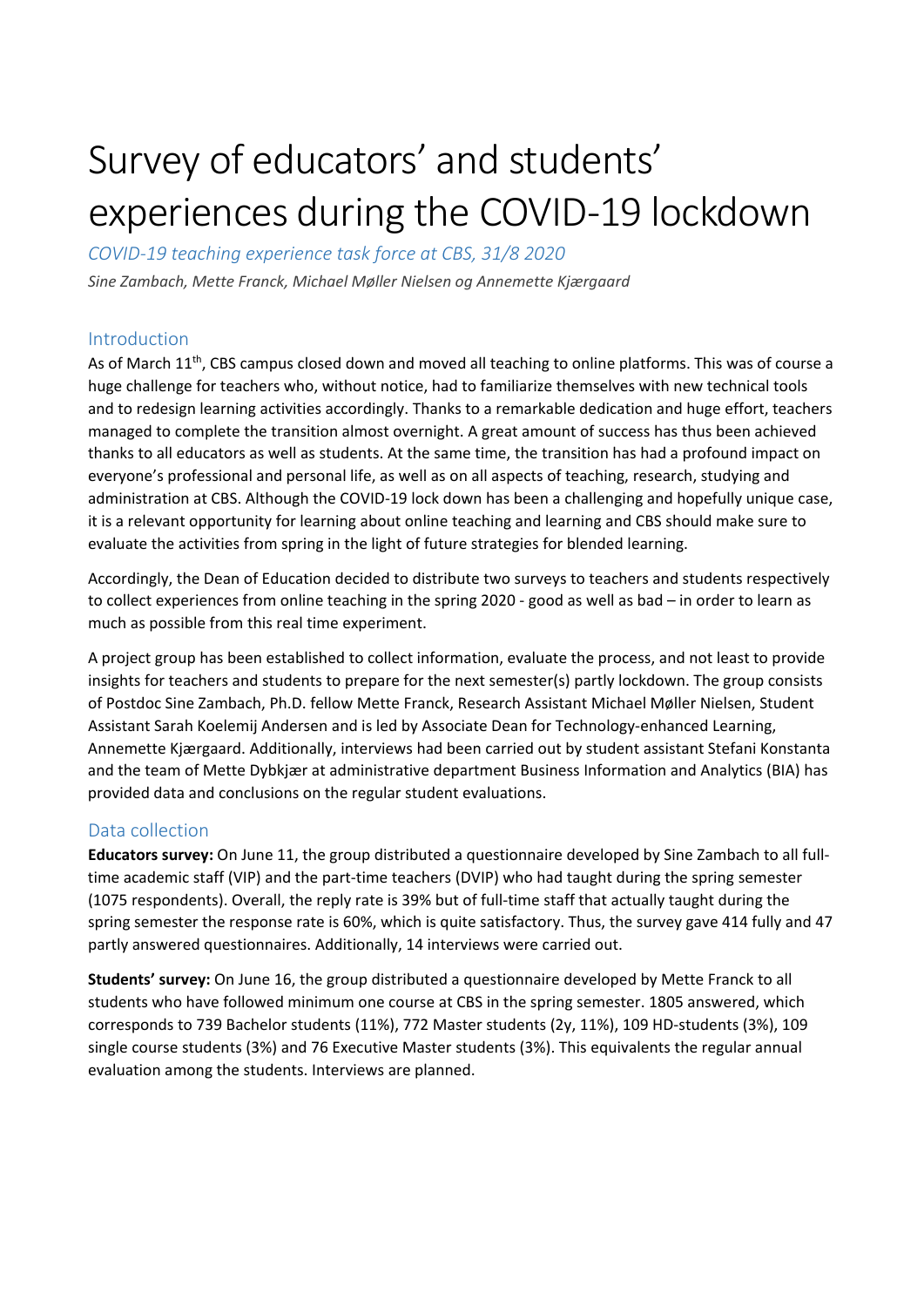

**Administrative Data:** In addition to the surveys, we used data on students and educators from Insight (CBS' data warehouse), grades from STADS and the student course evaluations, which are distributed to Bachelor, Master and Diploma students when the course terminates (10.000 unique evaluations from spring 2019 and 8000 from spring



2020) and, finally, results from the annual evaluation of the academic year 2019/20 for students at bachelor and master level (1726 answered). These data were collected with help from Business Information and Analytics (BIA).

## Overall findings

This brief report is a compilation of experiences at Copenhagen Business School which has been carried out in the early summer 2020. Although these results presented here are significant, the relationships and correlations in the data are complex and needs further analysis. The most significant findings of this first preliminary analysis are:

- The majority of educators report that the COVID-19 lockdown has caused a decline in the teaching quality and in students' performances. At the same time, educators have spent more time on teaching. This corresponds with the students' reports on quality of teaching and the lack of motivation they felt by the switching to online.
- However, the assessment of the negative effects of the lockdown is somewhat dependent on the initial attitude to online/blended learning and to how much experience the educators have in using online teaching tools. In addition, the ordinary student evaluation on courses did not fall in average, probably because the students recognized the challenge of changing to digital format overnight. The educators found information and support for the transition overall adequate, given the circumstances.
- Finally, both the educators and the students mentioned flexibility and less time used on transport together with more efficient meetings as a positive effect.

## Educators survey

## **Student engagement and performance**

- Not being able to meet students and therefore not having a clear picture of students' learning process – and low student involvement in the process have been the most challenging aspects in the transformation.
- Student performance with regards to grades have been negatively influenced by exam-change in particular from oral to written. However, in absolute numbers more had actually passed exams, and the average among those who passed is slightly higher than last year (8.36 compared to 8.22 last year).
- Student performance was rated lower or much lower than normal in 53% of the courses. There is no correlation between courses where teachers rated students' performance as low and the courses where students actually performed lower in 2020 than in 2019.
- The most sought after area of competence development is building knowledge of how to increase students' active involvement in the learning process.

#### **Work Conditions**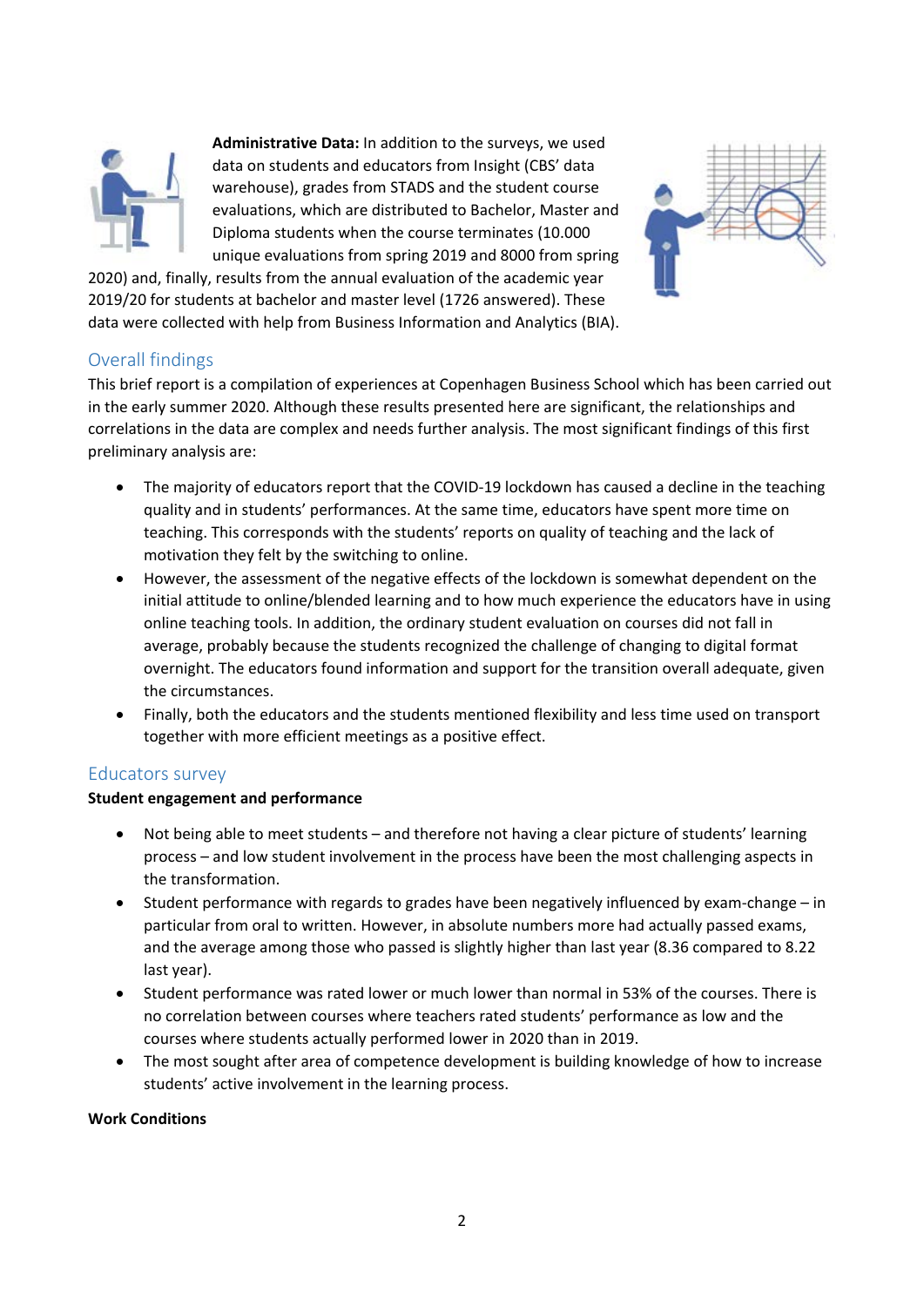- The lockdown has had a negative effect on the educators' work conditions. Educators with children are most negatively affected (in terms of reduced work hours and work efficiency). 75% of the middle-aged (40-49 years) have children, and median age for VIP is 45 years.
- If the respondent's home workstation does not provide a reasonable working position or allows a quiet and peaceful work environment, the work efficiency is also negatively affected.
- Female faculty's report to take responsibility for more than 60% of the childcare which is more than 3 times as high as that of male faculty. Although men less likely take on childcare, their work efficiency is just as negatively affected by having children as women's are.
- The COVID-19 health crisis also affected (mostly men's) work efficiency by raising concerns about family and own health. Non-Danish faculty report to be more worried for family and close relationships than Danes.

#### **IT-skills and attitude**

- Good technical IT skills increase the propensity to have a positive attitude towards online teaching tools and make more use of them.
- DVIP exhibit better IT skills, a more positive attitude towards and more experience of using online teaching tools than VIP faculty do.
- More senior faculty report better IT skills and are slightly more experienced in the use of online teaching tools than younger faculty.
- Male respondents assess their IT skills slightly better than female respondents do but female respondents have a more positive attitude towards online teaching tools.

#### **Digital Tools and the process switching to online**

- In general, educators are quite satisfied with the tools available for online activities. The most used tools are Canvas, Microsoft Teams and Panopto.
- Two thirds of the educators report that the process of transforming the teaching to online teaching to a high or very high extent was characterized by pragmatic solutions.
- Nevertheless, most educators seem to be motivated to increased use of digital teaching tools in the future. The long run effect of the lockdown seems to be that there will be more use of own produced videos, quizzes and online forums in the future teaching at CBS.

#### **Information and Support**

- Educators are overall satisfied with the amount and timing of information about switching to online teaching. Information on exams was the one mentioned most negatively.
- The support units are widely used, and the users are quite satisfied with the support received.
- Most educators have been in touch with colleagues to exchange experiences and ideas. However, 25% of the educators without experience in online teaching did not seek support from colleagues.
- VIP are more disturbed by the lockdown than DVIP are. In the comments, however, some DVIPs emphasize that they would have wanted more information.

## Students survey, preliminary findings

From the student survey as well as the COVID-19-questions asked in the annual evaluation, following preliminary findings were:

#### **Motivation and personal factors**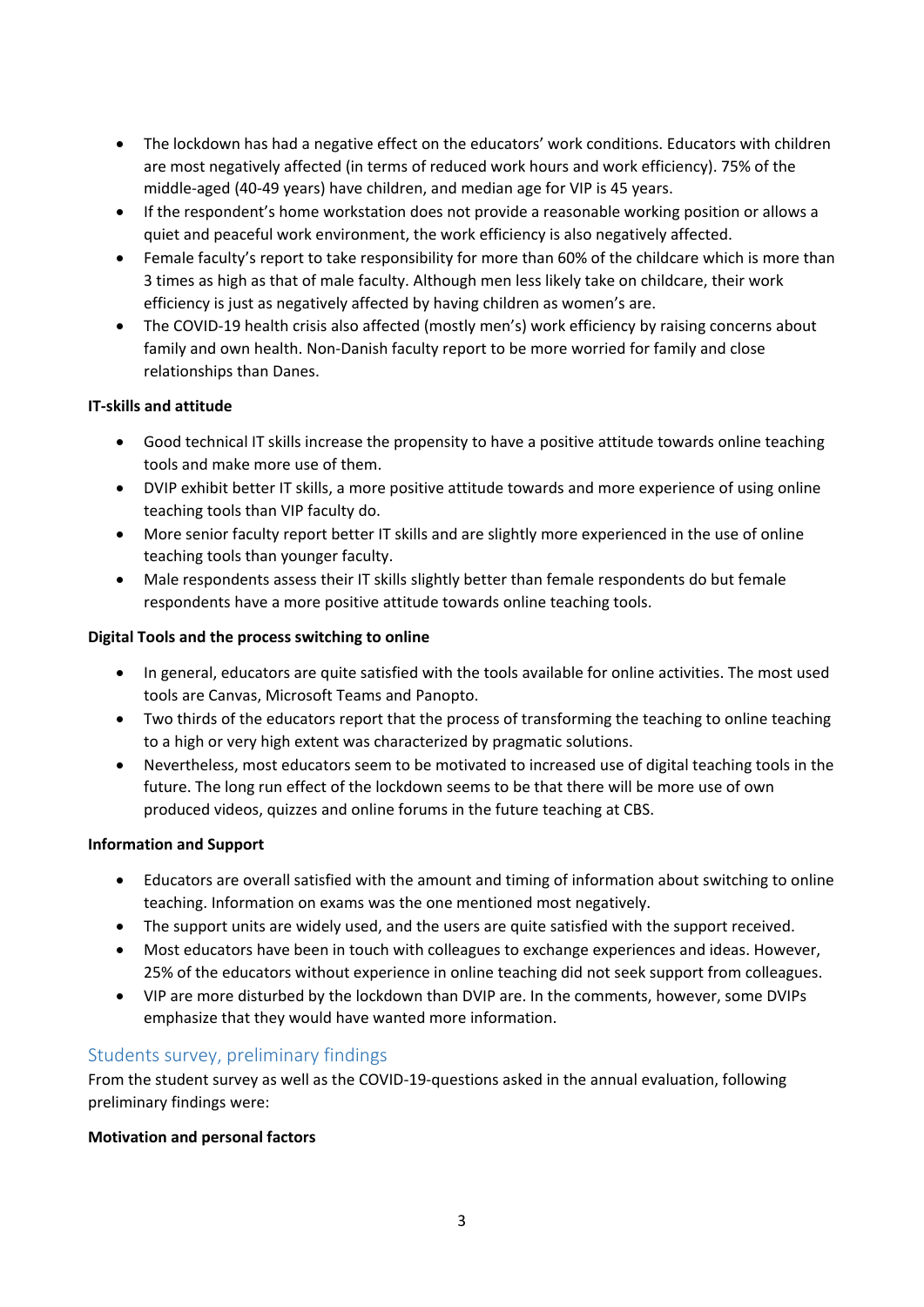- On average, Bachelor students reported having had a poorer learning outcome during the lockdown and had a more negative assessment of online teaching than Master students.
- 1/3 of the respondents did not have contact with their instructors/supervisors and the assessment of online supervision was in general lower than normal
- Motivation was rated much lower than normal among students in the survey as well as in the yearly evaluation.
- Students reported to have had much less contact with fellow students, but only slightly less contact with family and friends.
- The feelings of down, loneliness, and stress were reported to be approximately the same high degree compared to previous years. The students felt only a bit more anxious compared to normal.

#### **Information and quality**

- The quality of the online teaching was assessed lower or much lower than ordinary teaching among Bachelor students (70%) as well af Master (2y) students (50%).
- HD students were on average more positive of the new format, and ranked it above normal, while students at the Executive Masters were the most negative to both the change and format.
- 70% Bachelor students and 75% Master student found the information regarding the lock down to be sufficient. They mostly recieved information from *my.cbs* and Canvas, but 18% mentioned they found information other places such as social networks or emails. In *comments*, a few suggested more direct mails with information and they complained about the missing calendar function.
- On the positive side, the majority of students reported they participated in groups or other student-driven activities during the lock down.
- The students mentioned flexibility and videos that can be revisited as a positive aspect.
- Of the content parts, videos, streaming and quizzes were popular, and to less degree discussion forums and document collaborations.

## Regular course- and annual evaluations

From the regular evaluations sent out to the students on a yearly basis, we found that the average from regular course evaluations was not changed significantly on the question of students' overall impression of the courses.

Of the five evaluation indicators from the annual evaluation used at CBS in e.g. the annual report, most were unchanged. One exception was the question "*Overall, the classes have been able to involve and motivate me whilst maintaining my interest*", Also called *Teaching activities*, which was 4% lower than last year. Also replies on the question whether one would recommend CBS was significantly lower, though not as much as *Teaching activities*.

## Related work on teaching and COVID-19

Many higher education institutions have conducted similar evaluations in the spring and summer in order to collect experiences from educators, management and students. Some preliminary results have already been shared on surveys and studies among educators and students<sup>[1](#page-3-0)[2](#page-3-1)[3](#page-3-2)</sup>, while further research is still being

<span id="page-3-0"></span> <sup>1</sup> R. Hjelsvold et al. *On-line teaching and learning: First impressions from educators and students as NTNU transitions to an online only mode of learning*. Technical Report, 2020

<span id="page-3-1"></span><sup>2</sup> J Kristian. *Suggestions for Moving Teaching Rapidly Online in the Face of the Corona Crisis*. Roskilde. 2020.

<span id="page-3-2"></span><sup>&</sup>lt;sup>3</sup> Mol and Cennamo: Experiment shows limits of a digital university, Financial Times, May, 2020